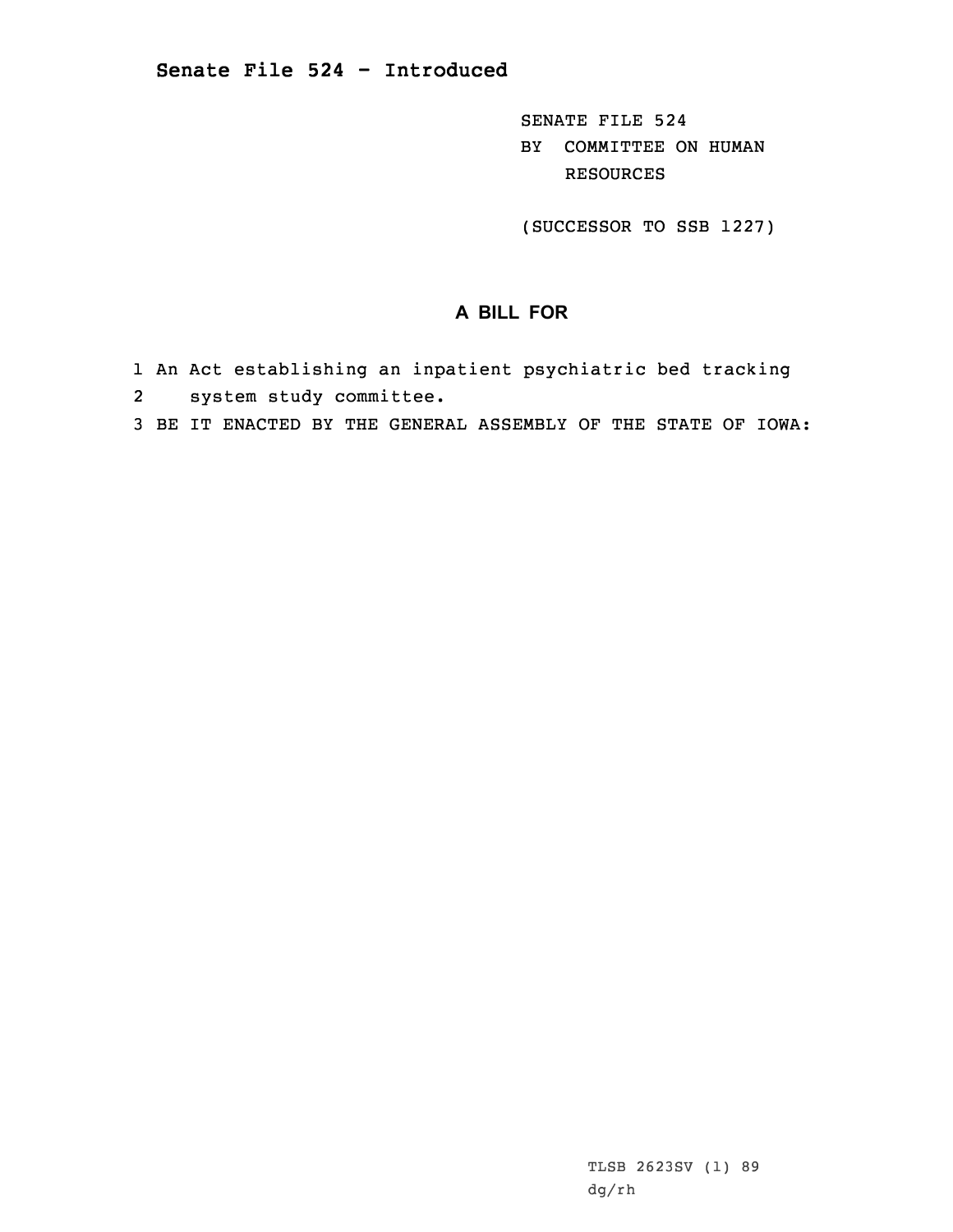1Section 1. DEPARTMENT OF HUMAN SERVICES - INPATIENT 2 PSYCHIATRIC BED TRACKING SYSTEM STUDY COMMITTEE.

 1. The department of human services shall convene <sup>a</sup> study committee to meet during the 2021 legislative interim to examine issues and develop policy recommendations relating to improvements to the inpatient psychiatric bed tracking system including but not limited to the following:

 a. Expanding the acuity of disabilities <sup>a</sup> hospital or facility is able to accept in its program to include but not be limited to persons with certain mental disabilities, behavioral disabilities, and sexually or physically aggressive behaviors. 12 b. Increasing reimbursement rates based on the level of care provided.

14 c. Implementing enhancements to the inpatient psychiatric 15 bed tracking system to accept and report real-time electronic 16 data from the state mental health institutes, hospitals, and 17 subacute mental health care facilities participating in the 18 system.

 2. The membership of the committee shall, at <sup>a</sup> minimum, consist of <sup>a</sup> representative from the department of human services, the Iowa hospital association, <sup>a</sup> managed care association, and law enforcement, and <sup>a</sup> private payor of inpatient services, and <sup>a</sup> county mental health advocate. 24 3. The department shall submit <sup>a</sup> report of the study committee detailing the committee's findings and recommendations, including <sup>a</sup> proposed date to implement real-time electronic data tracking, to the general assembly and the governor no later than December 15, 2021.

## 29 EXPLANATION

30 **The inclusion of this explanation does not constitute agreement with** <sup>31</sup> **the explanation's substance by the members of the general assembly.**

32 This bill establishes an inpatient psychiatric bed tracking 33 system study committee.

34 The bill directs the department of human services 35 (department) to convene <sup>a</sup> study committee during the 2021

-1-

LSB 2623SV (1) 89  $dg/rh$  1/2